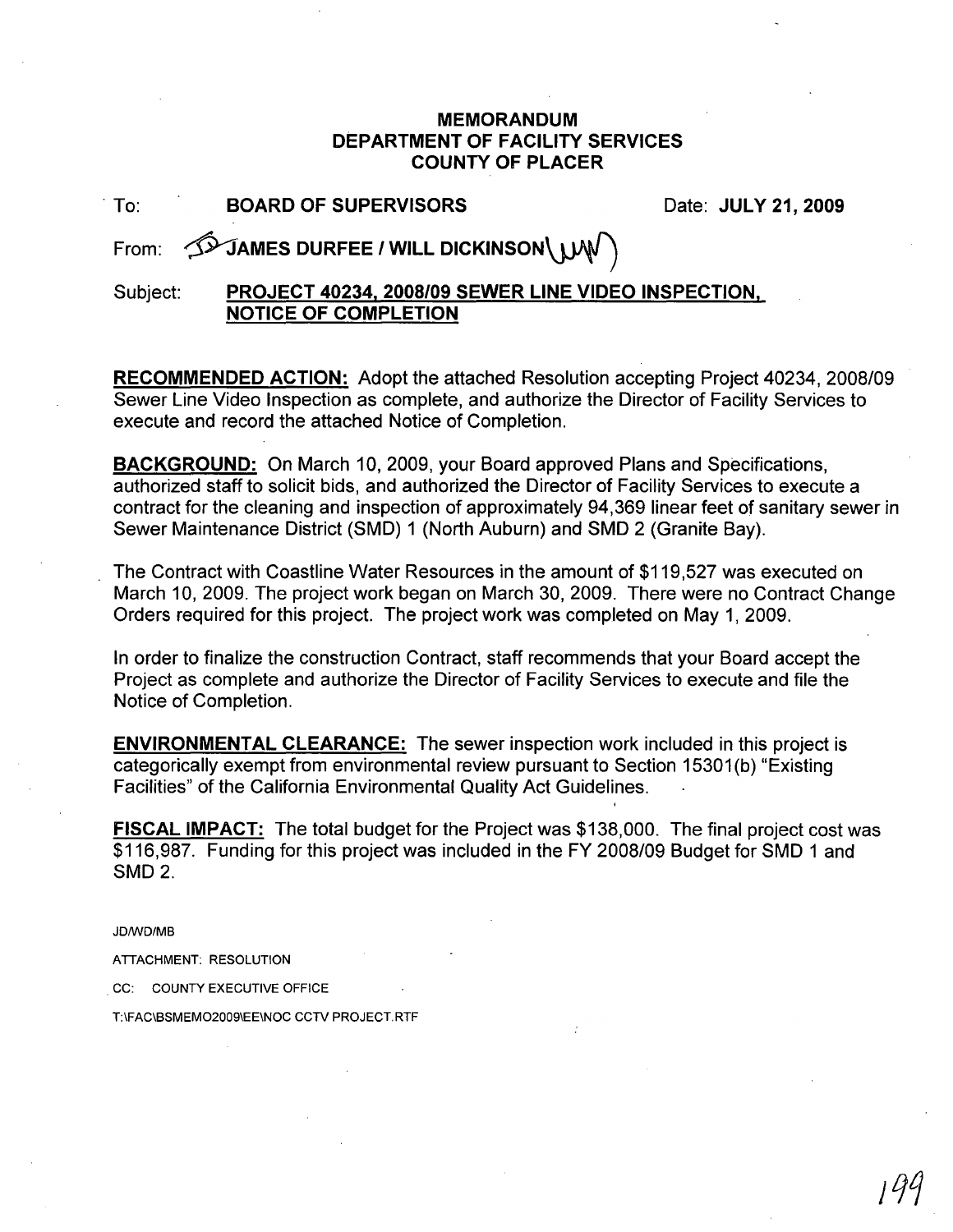# **Before the Board of Supervisors ,County of Placer, State of California**

**In the matter** of: **A RESOLUTION ACCEPTING PROJECT 40234, 2008/09 SEWER LINE VIDEO INSPECTION AS COMPLETE, AND AUTHORIZING THE DIRECTOR OF FACILITY SERVICES TO EXECUTE AND RECORD THE ATTACHED NOTICE OF COMPLETION**

Resol.  $Ord.$ **First Reading** 

The following **RESOLUTION** was duly passed by the Board of Supervisors

of the County of Placer at a regular meeting held

by the following vote on roll call:

Ayes:

Noes:

Absent:

Signed and approved by me after its passage.

Chairman, Board of Supervisors

Attest:

Clerk of said Board

**BE IT RESOLVED** by the Board of Supervisors, County of Placer, State of California, that Project 40234, 2008/09 Sewer Line Video Inspection is hereby accepted and complete.

**BE IT FURTHER RESOLVED** that the Director of Facility Services is hereby authorized to execute the attached Notice of Completion on behalf of the Board of Supervisors and the County of Placer and cause the same to be recorded.

ATTACHMENTS: NOTICE OF COMPLETION SUPPLEMENTAL INFORMATION SHEET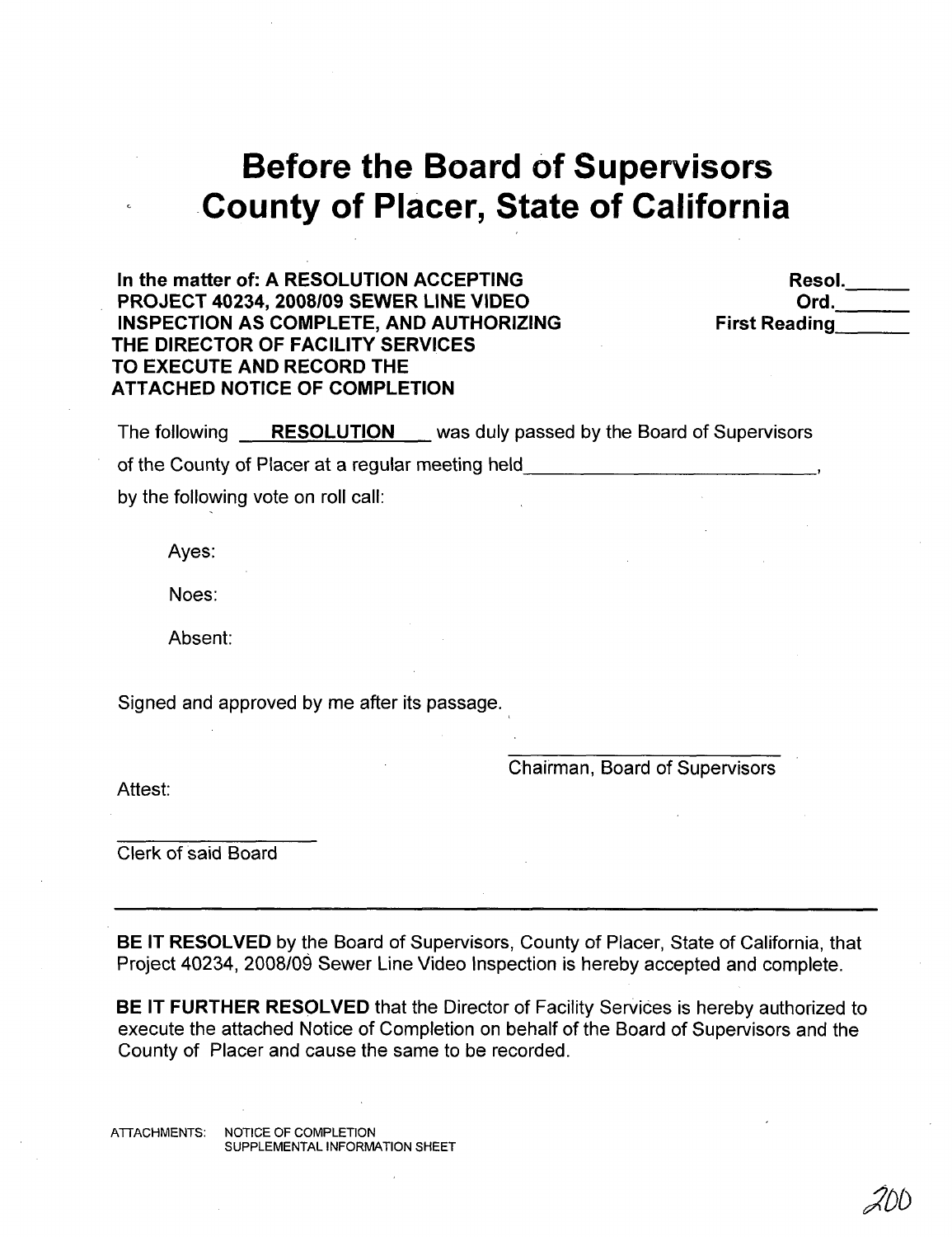Recording requested by: Facility Services Environmental Engineering Division

When recorded return to: Laura Miller

Placer County Department of Facility Services 11476 C Ave. Auburn, CA 95603

#### Title: NOTICE OF COMPLETION (RES. NO. )

#### Project Name: Project 40234, 2008/09 Sewer Line Video Inspection,

NOTICE IS HEREBY GIVEN, pursuant to California Civil Code Section 3093, that the following Contractor, to wit:

#### Coastline Water Resources 1300 National Drive Suite 120 Sacramento CA. 95834

performed and completed, for the County of Placer, State of California, the following contract, structure or work of improvement, to wit:

#### Project 40234, 2008/09 Sewer Line Video Inspection,

The facilities are owned by the County of Placer Sewer Maintenance District 1 and Sewer - Maintenance District 2 in fee. Said work was accepted on . 2009.

Executed this day of 2009, at Auburn, California. I declare under penalty of perjury that the foregoing is true and correct.

> JAMES DURFEE, DIRECTOR DEPARTMENT OF FACILITY SERVICES COUNTY OF PLACER

#### STATE OF CALIFORNIA )<sub>ss</sub> COUNTY OF PLACER )

On \_\_\_\_\_\_\_\_\_\_\_\_\_\_\_\_\_\_\_\_\_\_\_\_\_\_\_\_\_\_\_\_before me \_\_\_\_\_\_\_\_\_\_\_\_\_\_\_\_\_\_\_\_\_\_\_\_\_\_\_, Notary Public, personally appeared **I personally known** to me to be the person whose name is subscribed to the within instrument and acknowledged to me that he executed the same in his authorized capacity, and that by his signature on the instrument the person or the entity upon behalf of which the person acted, executed the instrument.

I certify under PENALTY OF PERJURY under the laws of the State of California that the foregoing paragraph is true and correct.

WITNESS my hand and official seal.

Dianna Baird